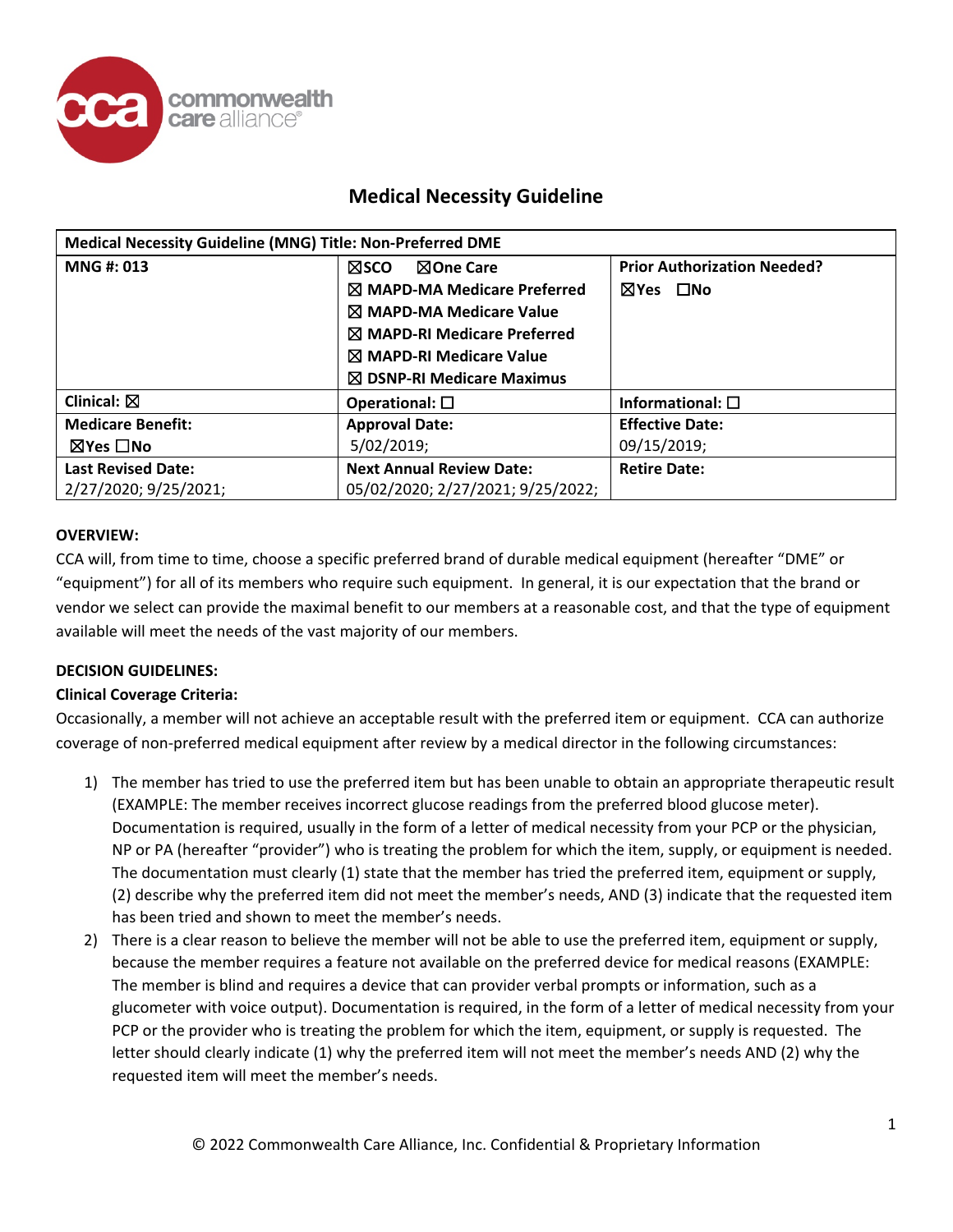

# **Medical Necessity Guideline**

## **KEY CARE PLANNING CONSIDERATIONS:**

List of current DME items with preferred vendors/brands:

### **Abbott Diabetes Care**

For supplies to monitor your blood glucose, including the following:

- A blood glucose monitor (Freestyle, Precision Xtra glucometers)
- Blood glucose test strips
- Lancet devices and lancets
- Glucose-control solutions for checking the accuracy of test strips and monitors

### **AUTHORIZATION:**

Prior authorization is not required for these items when a preferred brand is requested. Prior authorization is required for any DME items and/or supplies received from other manufacturers.

#### **Disclaimer:**

This Medical Necessity Guideline is not a rigid rule. As with all of CCA's criteria, the fact that a member does not meet these criteria does not, in and of itself, indicate that no coverage can be issued for these services. Providers are advised, however, that if they request services for any member who they know does not meet our criteria, the request should be accompanied by clear and convincing documentation of medical necessity. The preferred type of documentation is the letter of medical necessity, indicating that a request should be covered either because there is supporting science indicating medical necessity (supporting literature (full text preferred) should be attached to the request), or describing the member's unique clinical circumstances, and describing why this service or supply will be more effective and/or less costly than another service which would otherwise be covered. Note that both supporting scientific evidence and a description of the member's unique clinical circumstances will generally be required.

#### **REGULATORY NOTES:**

N/A

#### **RELATED REFERENCES:**

N/A

## **ATTACHMENTS:**

| <b>EXHIBIT A:</b> |  |
|-------------------|--|
| <b>EXHIBIT B:</b> |  |

### **REVISION LOG:**

| <b>REVISION</b> | <b>DESCRIPTION</b> |
|-----------------|--------------------|
| <b>DATE</b>     |                    |
|                 |                    |